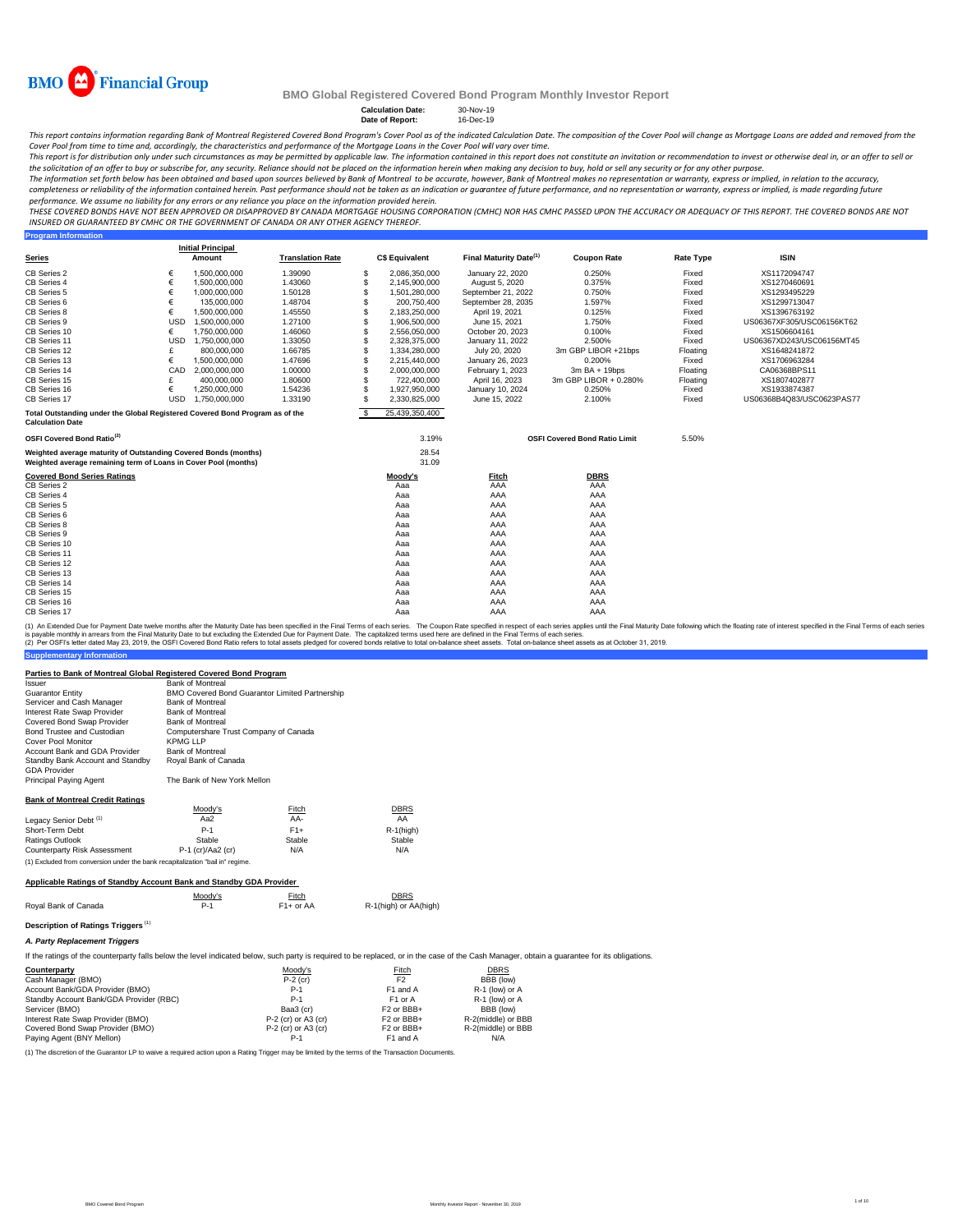

|                                                                                                                                                                                                                                                                                                                                                                    |                                                              | <b>Calculation Date:</b><br>Date of Report: | 30-Nov-19<br>16-Dec-19                          |  |
|--------------------------------------------------------------------------------------------------------------------------------------------------------------------------------------------------------------------------------------------------------------------------------------------------------------------------------------------------------------------|--------------------------------------------------------------|---------------------------------------------|-------------------------------------------------|--|
| <b>B. Summary of Specific Rating Trigger Actions</b>                                                                                                                                                                                                                                                                                                               |                                                              |                                             |                                                 |  |
| I) The following actions are required if the Cash Manager (BMO) undergoes a downgrade below the stipulated rating:                                                                                                                                                                                                                                                 |                                                              |                                             |                                                 |  |
|                                                                                                                                                                                                                                                                                                                                                                    | Moody's                                                      | Fitch                                       | DBRS                                            |  |
| a) The Servicer will be required to direct amounts received directly<br>into the GDA Account (or Standby GDA Account if applicable)<br>within 2 Canadian business days and the Cash Manager shall<br>immediately remit any funds held at such time for or on behalf of<br>the Guarantor directly into the GDA Account                                              | $P-1$                                                        | F1 or A                                     | R-1(low) or BBB                                 |  |
| II) The following actions are required if the Servicer (BMO) undergoes a downgrade below the stipulated rating:                                                                                                                                                                                                                                                    |                                                              |                                             |                                                 |  |
|                                                                                                                                                                                                                                                                                                                                                                    | Moody's                                                      | Fitch                                       | DBRS                                            |  |
| a) The Servicer will be required to direct amounts received to the<br>Cash Manager, or GDA as applicable                                                                                                                                                                                                                                                           | $P-1$ (cr)                                                   | F1 or A                                     | BBB(low)                                        |  |
| III) The Swap Provider is required to transfer credit support or transfer all of its rights and obligations to a replacement third party, or to obtain a<br>guarantee of its rights and obligations from a third party, if the Swap Provider undergoes a downgrade below the stipulated rating:<br>a) Interest Rate Swap Provider<br>b) Covered Bond Swap Provider | $Modv's^{(3)}$<br>P-1 (cr) or A2 (cr)<br>P-1 (cr) or A2 (cr) | Fitch<br>F1 or A<br>F <sub>1</sub> or A     | <b>DBRS</b><br>R-1 (low) or A<br>R-1 (low) or A |  |
| IV) The following actions are required if the Issuer (BMO) undergoes a downgrade below the stipulated rating:                                                                                                                                                                                                                                                      |                                                              |                                             |                                                 |  |
| a) Mandatory repayment of the Demand Loan                                                                                                                                                                                                                                                                                                                          | Moody's<br>N/A                                               | Fitch<br>F <sub>2</sub> or BBB+             | DBRS<br>N/A                                     |  |
| b) Cashflows will be exchanged under the Covered Bond Swap<br>Agreement (to the extent not already taking place)                                                                                                                                                                                                                                                   | Baa1                                                         | BBB+                                        | BBB (high)                                      |  |
| c) Transfer of title to Loans to Guarantor <sup>(4)</sup>                                                                                                                                                                                                                                                                                                          | A <sub>3</sub>                                               | BBB-                                        | BBB (low)                                       |  |
| <b>Events of Defaults &amp; Test Compliance</b><br>Asset Coverage Test (C\$ Equivalent of Outstanding<br>Covered Bond < Adjusted Aggregate Asset Amount)                                                                                                                                                                                                           |                                                              | Pass                                        |                                                 |  |
| <b>Issuer Event of Default</b>                                                                                                                                                                                                                                                                                                                                     |                                                              | No                                          |                                                 |  |
| Guarantor LP Event of Default                                                                                                                                                                                                                                                                                                                                      |                                                              | No                                          |                                                 |  |
| (3) If no short term rating exists, then A1                                                                                                                                                                                                                                                                                                                        |                                                              |                                             |                                                 |  |
|                                                                                                                                                                                                                                                                                                                                                                    |                                                              |                                             |                                                 |  |

(3) If no short term rating exists, then A1<br>(4) The transfer of registered title to baractor may be deferred if (A) satisfactory assurances are provided to the Guarantor and the Bond Trustee by The Office of the Superinten

| (Applicable to Hard Bullet Covered Bonds) |         |       |                     |  |  |
|-------------------------------------------|---------|-------|---------------------|--|--|
| <b>Pre-Maturity Required Ratings</b>      | Moody's | Fitch | DBRS <sup>(1</sup>  |  |  |
|                                           |         |       |                     |  |  |
|                                           |         |       |                     |  |  |
|                                           | $P-1$   | $F1+$ | A (high) or A (low) |  |  |

Following a breach of the Pre-Maturity test in respect of a Series of Hard Bullet Covered Bonds, and unless the Pre-Maturity Liquidity Ledger is otherwise funded from the other sources, the Partnership<br>shall offer to sell

(1) In the case of DBRS, if Final Maturity Date is within six months of the Pre-Maturity Test Date, then A(high), otherwise A(low).

| <b>Reserve Fund</b>                                                           |            |                     |                       |
|-------------------------------------------------------------------------------|------------|---------------------|-----------------------|
|                                                                               | Moodv's    | Fitch               | <b>DBRS</b>           |
| <b>Reserve Fund Required Amount Ratings</b>                                   | $P-1$ (cr) | F <sub>1</sub> or A | R-1 (Low) and A (low) |
| Are the ratings of the Issuer below the Reserve Fund Required Amount Ratings? | No         |                     |                       |

If the ratings of the Issuer fall below the Reserve Fund Required Amount Ratings, then the Guarantor shall credit or cause to be credited to the Reserve Fund funds up to an amount equal to the Reserve<br>Fund Required Amount.

Reserve Fund Required Amount: Nil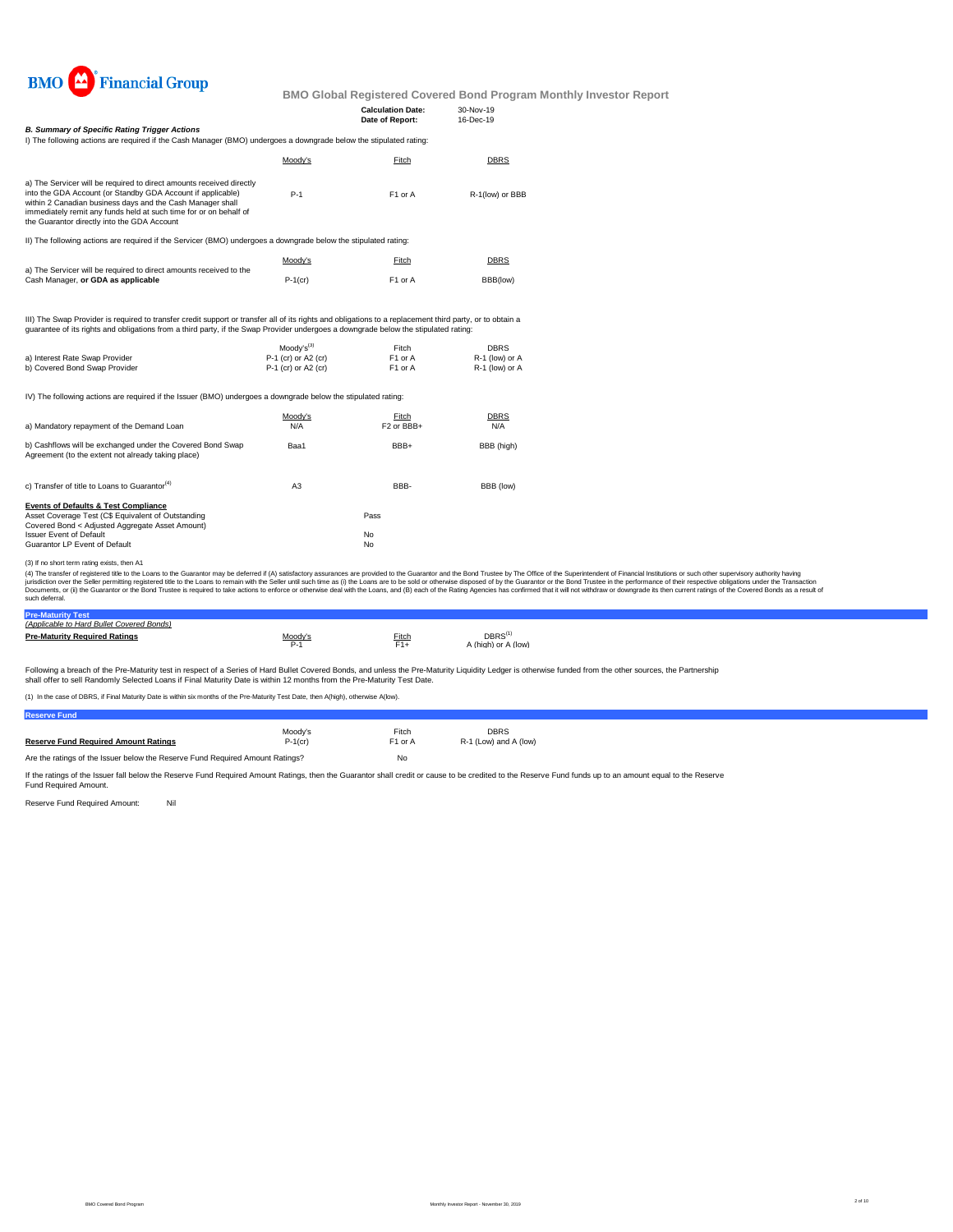

|                                                                                                                                                                                                                              |   | <b>Calculation Date:</b><br>Date of Report:                            | 30-Nov-19<br>16-Dec-19                          |                |                |  |
|------------------------------------------------------------------------------------------------------------------------------------------------------------------------------------------------------------------------------|---|------------------------------------------------------------------------|-------------------------------------------------|----------------|----------------|--|
| <b>Asset Coverage Test</b>                                                                                                                                                                                                   |   |                                                                        |                                                 |                |                |  |
| C\$ Equivalent of Outstanding Covered Bonds                                                                                                                                                                                  |   | 25,439,350,400                                                         |                                                 |                |                |  |
| $A^{(1)}$ = Lesser of (i) Sum of LTV adjusted outstanding principal balance and (ii) Sum of<br>Asset percentage adjusted outstanding principal balance                                                                       | s | 31,631,915,832                                                         |                                                 | A (i)          | 33,830,926,024 |  |
| $B =$ Principal receipts not applied                                                                                                                                                                                         |   |                                                                        |                                                 | A (ii)         | 31,631,915,832 |  |
| $C =$ Cash capital contributions<br>$D =$ Substitution assets<br>$E =$ (i) Reserve fund balance<br>(ii) Pre - Maturity liquidity ledger balance<br>$F =$ Negative carry factor calculation<br>Total: $A + B + C + D + E - F$ |   | $\overline{\phantom{a}}$<br>$\overline{\phantom{a}}$<br>31,631,915,832 | Asset Percentage<br>Maximum Asset<br>Percentage | 93.5%<br>95.0% |                |  |
| <b>Asset Coverage Test Pass/Fail</b>                                                                                                                                                                                         |   | Pass                                                                   |                                                 |                |                |  |
| <b>Regulatory OC Minimum</b>                                                                                                                                                                                                 |   | 103%                                                                   |                                                 |                |                |  |
| Level of Overcollateralization <sup>(2)</sup>                                                                                                                                                                                |   | 107%                                                                   |                                                 |                |                |  |
|                                                                                                                                                                                                                              |   |                                                                        |                                                 |                |                |  |

(1) Market Value as determined by adjusting, not less than quarterly, the Original Market Value utilizing the Indexation Methodology (see Appendix for details) for subsequent price developments.

(2) Per Section 4.3.8 of the CMHC Guide, (A) the lesser of (i) the total amount of cover pool collateral and (i)) the amount of cover pool collateral required to collateralize the covered bonds outstanding and ensure the A

| <b>Valuation Calculation</b>                                                                                                                                                                                                                                                                     |                  |        |                |
|--------------------------------------------------------------------------------------------------------------------------------------------------------------------------------------------------------------------------------------------------------------------------------------------------|------------------|--------|----------------|
| <b>Trading Value of Covered Bonds</b>                                                                                                                                                                                                                                                            | 25,782,381,477   |        |                |
| A = Lesser of i) Present value of outstanding loan balance of Performing Eligible<br>Loans <sup>(1)</sup> and ii) 80% of Market Value <sup>(2)</sup> of properties securing Performing Eligible Loans,<br>net of adjustments                                                                     | 33.895.198.992   | A (i)  | 33.895.198.992 |
| $B =$ Principal receipts up to calculation date not otherwise applied<br>$C =$ Cash capital contributions<br>D = Trading Value of any Substitute Assets<br>$E =$ (i) Reserve Fund Balance, if applicable<br>(ii) Pre - Maturity liquidity ledger balance<br>F = Trading Value of Swap Collateral | ۰<br>۰<br>٠<br>٠ | A (ii) | 60.523.874.261 |
| Total: $A + B + C + D + E + F$                                                                                                                                                                                                                                                                   | 33.895.198.992   |        |                |
| (1) Present value of expected future cash flows of Loans using current market interest rates offered to RMO clients. The effective weighted average rate used for discounting is 3,08%                                                                                                           |                  |        |                |

(1) Present value of expected future cash flows of Loans using current market interest rates offered to BMO clients. The effective weighted average rate used for discounting is 3.08%.<br>(2) Market Value as determined by adju

| <b>Intercompany Loan Balance</b>                |                                |                                                   |
|-------------------------------------------------|--------------------------------|---------------------------------------------------|
| Guarantee Loan<br>Demand Loan<br>Total          |                                | 27,250,808,343<br>6,625,069,692<br>33,875,878,035 |
| <b>Cover Pool Losses</b>                        |                                |                                                   |
| Period end                                      | <b>Write Off Amounts</b>       | <b>Loss Percentage (Annualized)</b>               |
| November 30, 2019                               | \$77,771                       | $0.00\%$                                          |
| <b>Cover Pool Flow of Funds</b>                 |                                |                                                   |
|                                                 | <b>Current Month</b>           | Previous Month                                    |
| <b>Cash Inflows</b>                             |                                |                                                   |
| Principal receipts                              | 502,050,508                    | 477,633,296                                       |
| Proceeds for sale of Loans                      |                                |                                                   |
| Revenue Receipts                                | 79,648,509                     | 79,140,702                                        |
| Swap Receipts                                   | 1,851,187                      | 2,074,318                                         |
| Cash Capital Contribution                       |                                |                                                   |
| Advances of Intercompany Loans<br>Guarantee Fee | 3,158,000,000                  |                                                   |
| <b>Cash Outflows</b>                            |                                |                                                   |
| Swap Payment                                    |                                |                                                   |
| Intercompany Loan interest                      | (53,065,346)                   | (51, 977, 543)                                    |
| Intercompany Loan principal                     | $(502,050,508)$ <sup>(1)</sup> | (477, 633, 296)                                   |
| Intercompany Loan repayment                     |                                |                                                   |
| Mortgage Top-up Settlement                      | (3, 158, 002, 577)             |                                                   |
| Misc Partnership Expenses                       | (6, 255)                       | (40)                                              |
| <b>Profit Distribution to Partners</b>          |                                |                                                   |
| Net inflows/(outflows)                          | 28,425,518                     | 29,237,436                                        |
|                                                 |                                |                                                   |

 $^{(1)}$  Includes cash settlement of \$502,050,508 to occur on December 17, 2019.

| <b>Cover Pool - Summary Statistics</b>       |    |                         |               |
|----------------------------------------------|----|-------------------------|---------------|
| Asset Type                                   |    | Mortgages               |               |
| Previous Month Ending Balance                | \$ | 31.294.477.540          |               |
| Aggregate Outstanding Balance                | S  | 33.884.327.324          |               |
| Number of Loans                              |    | 124.882                 |               |
| Average Loan Size                            | \$ | 271.331                 |               |
| Number of Primary Borrowers                  |    | 123.339                 |               |
| Number of Properties                         |    | 124.882                 |               |
|                                              |    | Original <sup>(1)</sup> | Indexed $(2)$ |
| Weighted Average Current Loan to Value (LTV) |    | 61.39%                  | 53.38%        |
| Weighted Average Authorized LTV              |    | 69.38%                  | 59.65%        |
| Weighted Average Original LTV                |    | 69.38%                  |               |
| Weighted Average Seasoning                   |    | 23.21 (Months)          |               |
| Weighted Average Coupon                      |    | 3.02%                   |               |
| Weighted Average Original Term               |    | 54.30 (Months)          |               |
| Weighted Average Remaining Term              |    | 31.09 (Months)          |               |
| <b>Substitution Assets</b>                   |    | Nil                     |               |

<sup>(1)</sup> Value as most recently determined or assessed in accordance with the underwriting policies (whether upon origination or renewal of the Eligible Loan or subsequently thereto).<br><sup>(2)</sup> Value as determined by adjusting, n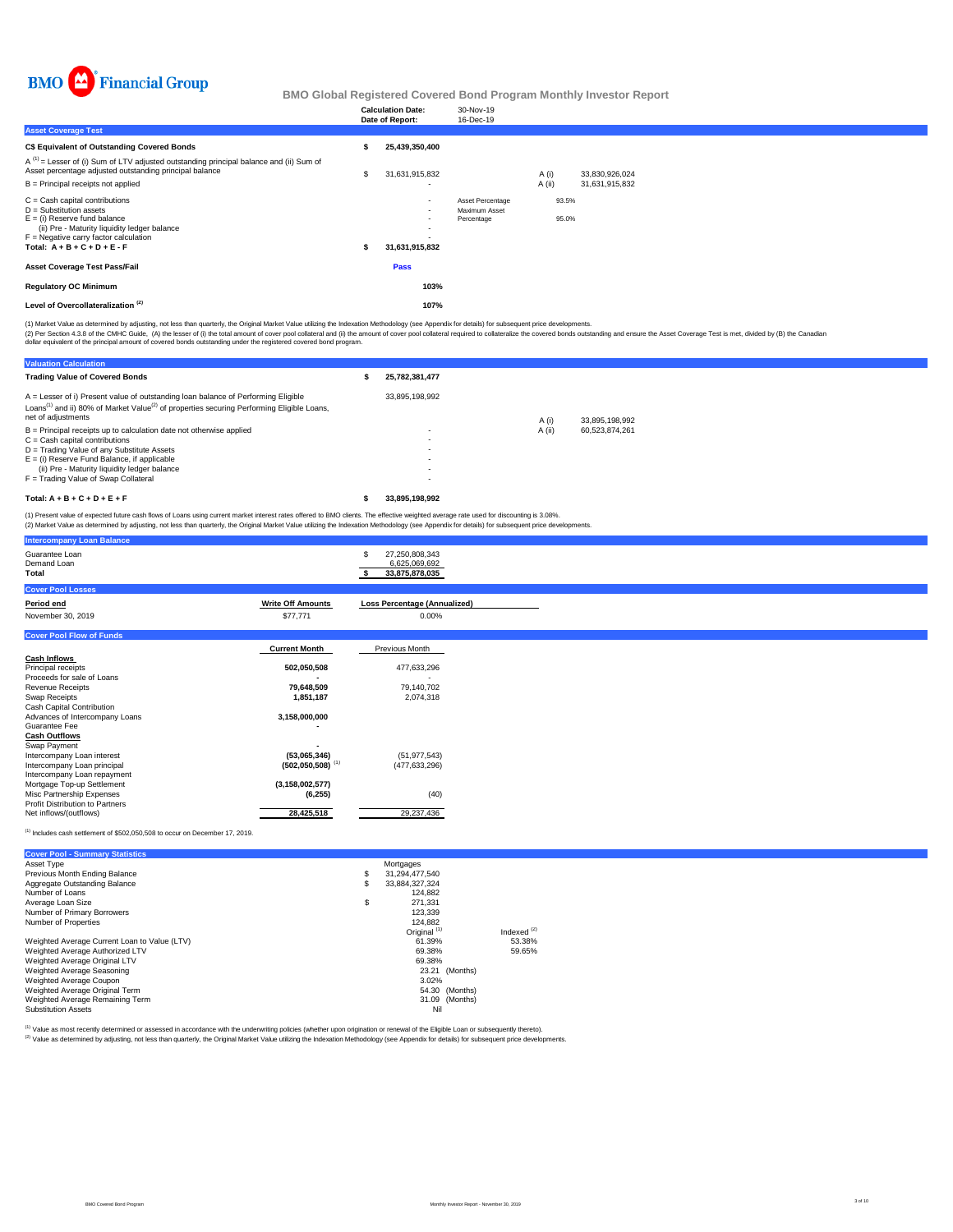

#### **Calculation Date:** 30-Nov-19 **BMO Global Registered Covered Bond Program Monthly Investor Report**

|                                                         | Date of Report:        | 16-Dec-19        |                                                       |                  |  |
|---------------------------------------------------------|------------------------|------------------|-------------------------------------------------------|------------------|--|
| <b>Cover Pool - Delinquency Distribution</b>            |                        |                  |                                                       |                  |  |
| <b>Aging Summary</b>                                    | Number of Loans        | Percentage       | <b>Principal Balance</b>                              | Percentage       |  |
| Current                                                 | 123,471                | 98.87            | \$<br>33,546,206,948                                  | 99.00            |  |
| 1 - 29 days past due                                    | 998                    | 0.80             | \$<br>245,816,366                                     | 0.73             |  |
| 30 - 59 days past due                                   | 40                     | 0.03             | $\ddot{\$}$<br>10,719,441                             | 0.03             |  |
| 60 - 89 days past due                                   | 114                    | 0.09             | \$<br>28,183,269                                      | 0.08             |  |
| 90 - 179 days past due                                  | 108                    | 0.09             | \$<br>24,777,244                                      | 0.07             |  |
| 180 or more days past due                               | 151                    | 0.12             | \$<br>28,624,056                                      | 0.08             |  |
| <b>Grand Total</b>                                      | 124,882                | 100.00           | 33,884,327,324<br>\$                                  | 100.00           |  |
| <b>Cover Pool - Provincial Distribution</b>             |                        |                  |                                                       |                  |  |
|                                                         |                        |                  |                                                       |                  |  |
| <b>Province</b>                                         | Number of Loans        | Percentage       | <b>Principal Balance</b>                              | Percentage       |  |
| Alberta                                                 | 14,458                 | 11.58            | \$<br>3,600,371,601                                   | 10.63            |  |
| British Columbia                                        | 18,450                 | 14.77            | \$<br>6,534,835,325                                   | 19.29            |  |
| Manitoba                                                | 1,742                  | 1.39             | \$<br>313,907,323                                     | 0.93             |  |
| New Brunswick                                           | 1,959                  | 1.57             | \$<br>248,999,211                                     | 0.73             |  |
| Newfoundland                                            | 3,366                  | 2.70             | \$<br>536,100,835                                     | 1.58             |  |
| Northwest Territories & Nunavut                         | 103                    | 0.08             | \$<br>21,458,730                                      | 0.06             |  |
| Nova Scotia                                             | 3,688                  | 2.95             | \$<br>622,023,289                                     | 1.84             |  |
| Ontario                                                 | 57,498                 | 46.04            | \$<br>17,332,333,160                                  | 51.15            |  |
| Prince Edward Island                                    | 630                    | 0.50             | \$<br>93,627,905                                      | 0.28             |  |
| Quebec                                                  | 20,580                 | 16.48            | \$<br>4,106,376,353                                   | 12.12            |  |
| Saskatchewan                                            | 2,295                  | 1.84             | \$<br>449,927,850                                     | 1.33             |  |
| <b>Yukon Territories</b>                                | 113                    | 0.09             | 24,365,742<br>\$                                      | 0.07             |  |
| <b>Grand Total</b>                                      | 124,882                | 100.00           | \$<br>33,884,327,324                                  | 100.00           |  |
| <b>Cover Pool - Credit Score Distribution</b>           |                        |                  |                                                       |                  |  |
|                                                         |                        |                  |                                                       |                  |  |
| <b>Credit Score</b>                                     | Number of Loans        | Percentage       | <b>Principal Balance</b>                              | Percentage       |  |
| Score Unavailable                                       | 1,130                  | 0.90             | \$<br>229,618,515                                     | 0.68             |  |
| Less than 600                                           | 1,856                  | 1.49             | \$<br>413,160,080                                     | 1.22             |  |
| $600 - 650$                                             | 3,510                  | 2.81             | \$<br>911,059,045                                     | 2.69             |  |
| 651 - 700                                               | 9,557                  | 7.65             | 2,617,580,172<br>\$                                   | 7.73             |  |
| 701 - 750                                               | 17,554                 | 14.06            | 5,007,279,880<br>\$                                   | 14.78            |  |
| 751 - 800                                               | 22,232                 | 17.80            | 6,473,344,290<br>\$                                   | 19.10            |  |
| 801 and Above                                           | 69,043                 | 55.29            | 18,232,285,342<br>\$                                  | 53.81            |  |
| <b>Grand Total</b>                                      | 124,882                | 100.00           | \$<br>33,884,327,324                                  | 100.00           |  |
|                                                         |                        |                  |                                                       |                  |  |
| <b>Cover Pool - Rate Type Distribution</b>              |                        |                  |                                                       |                  |  |
|                                                         |                        |                  |                                                       |                  |  |
| Rate Type                                               | Number of Loans        | Percentage       | <b>Principal Balance</b>                              | Percentage       |  |
| Fixed                                                   | 100,715                | 80.65            | \$<br>26,163,120,003                                  | 77.21            |  |
| Variable                                                | 24,167                 | 19.35            | 7,721,207,321<br>-S                                   | 22.79            |  |
| <b>Grand Total</b>                                      | 124,882                | 100.00           | \$<br>33,884,327,324                                  | 100.00           |  |
| <b>Cover Pool - Mortgage Asset Type Distribution</b>    |                        |                  |                                                       |                  |  |
|                                                         |                        |                  |                                                       |                  |  |
| <b>Mortgage Asset Type</b>                              | Number of Loans        | Percentage       | <b>Principal Balance</b>                              | Percentage       |  |
| Conventional Amortizing Mortgages<br><b>Grand Total</b> | 124,882                | 100.00<br>100.00 | $\sqrt{3}$<br>33,884,327,324<br>33,884,327,324<br>\$. | 100.00<br>100.00 |  |
|                                                         | 124,882                |                  |                                                       |                  |  |
| <b>Cover Pool - Occupancy Type Distribution</b>         |                        |                  |                                                       |                  |  |
|                                                         |                        |                  |                                                       |                  |  |
| <b>Occupancy Type</b>                                   | <b>Number of Loans</b> | Percentage       | <b>Principal Balance</b>                              | Percentage       |  |
| Owner Occupied                                          | 97,533                 | 78.10            | \$<br>27,645,108,672                                  | 81.59            |  |
| Non-Owner Occupied                                      | 27,349                 | 21.90            | 6,239,218,652                                         | 18.41            |  |
| <b>Grand Total</b>                                      | 124,882                | 100.00           | \$<br>33,884,327,324                                  | 100.00           |  |
| <b>Cover Pool - Mortgage Rate Distribution</b>          |                        |                  |                                                       |                  |  |
|                                                         |                        |                  |                                                       |                  |  |
| Mortgage Rate (%)                                       | <b>Number of Loans</b> | Percentage       | <b>Principal Balance</b>                              | Percentage       |  |
| Less than 1.00                                          | $\Delta$               | 0.00             | \$<br>707,531                                         | 0.00             |  |
| $1.00 - 3.99$                                           | 123,092                | 98.57            | \$<br>33,536,030,105                                  | 98.97            |  |
| $4.00 - 4.49$                                           | 334                    | 0.27             | \$<br>66,436,989                                      | 0.20             |  |
| $4.50 - 4.99$                                           | 237                    | 0.19             | \$<br>47, 181, 857                                    | 0.14             |  |
| $5.00 - 5.49$                                           | 873                    | 0.70             | \$<br>174,846,296                                     | 0.52             |  |
| $5.50 - 5.99$                                           | $\mathbf{1}$           | 0.00             | \$<br>74,947                                          | 0.00             |  |
| $6.00 - 6.49$                                           |                        |                  | \$                                                    |                  |  |
| $6.50 - 6.99$                                           | 3                      | 0.00             | \$<br>458,363                                         | 0.00             |  |
| $7.00 - 7.49$                                           | 338                    | 0.27             | \$<br>58,591,236                                      | 0.17             |  |
| $7.50 - 7.99$                                           |                        |                  | \$                                                    |                  |  |
| 8.00 and Above<br><b>Grand Total</b>                    | 124.882                | 100.00           | -S<br>\$<br>33.884.327.324                            | 100.00           |  |
|                                                         |                        |                  |                                                       |                  |  |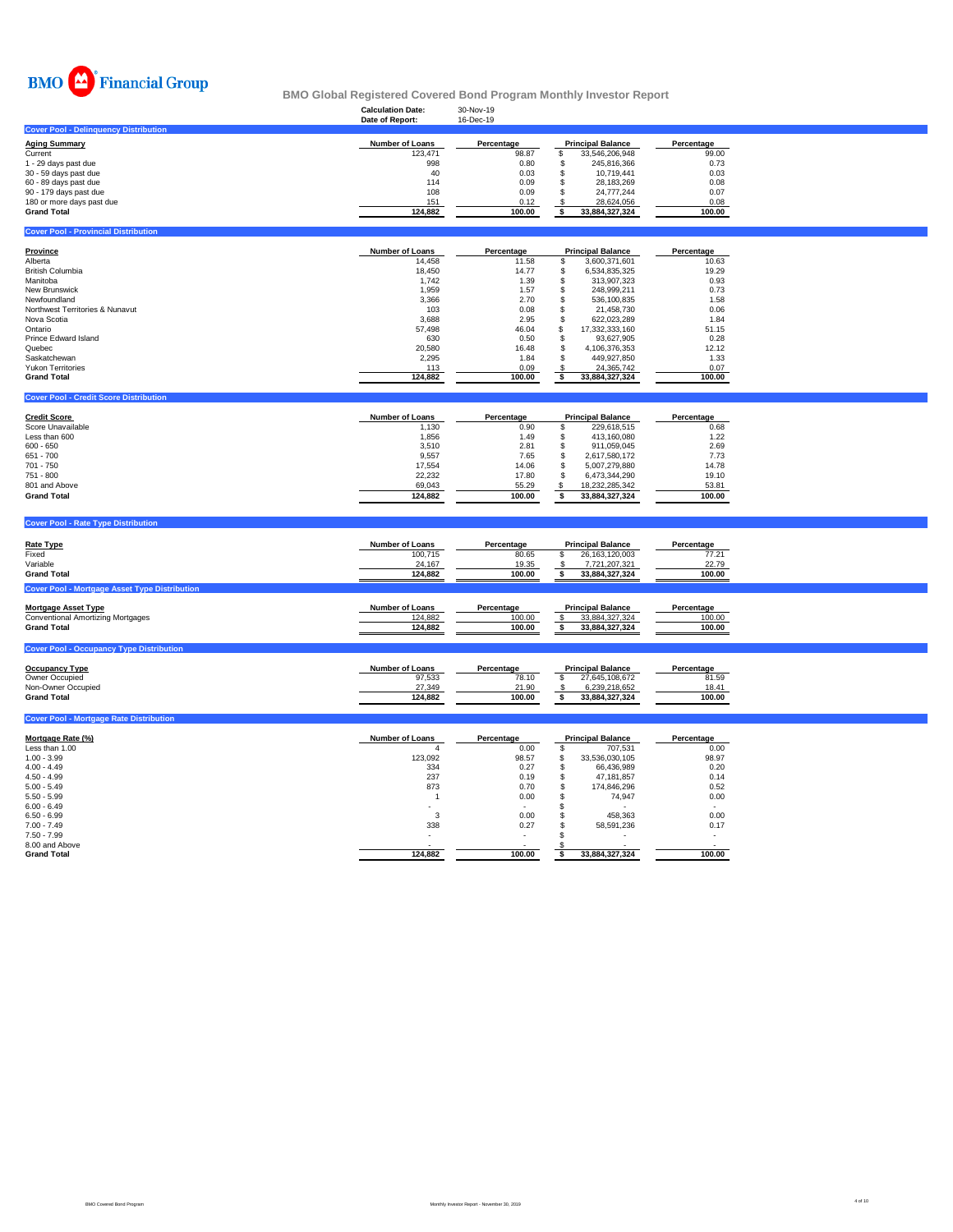

|                                           | <b>Calculation Date:</b><br>Date of Report: | 30-Nov-19<br>16-Dec-19 |                          |            |
|-------------------------------------------|---------------------------------------------|------------------------|--------------------------|------------|
| Cover Pool - Indexed LTV Distribution (1) |                                             |                        |                          |            |
| Indexed LTV (%)                           | <b>Number of Loans</b>                      | Percentage             | <b>Principal Balance</b> | Percentage |
| 20.00 and Below                           | 12,940                                      | 10.36                  | 1,112,932,437            | 3.28       |
| 20.01 - 25.00                             | 4,892                                       | 3.92                   | 828,200,433              | 2.44       |
| 25.01 - 30.00                             | 5,961                                       | 4.77                   | 1,268,917,962            | 3.74       |
| 30.01 - 35.00                             | 8,016                                       | 6.42                   | 2,073,650,671            | 6.12       |
| 35.01 - 40.00                             | 9,572                                       | 7.66                   | 2,532,402,837            | 7.47       |
| 40.01 - 45.00                             | 11.024                                      | 8.83                   | 2,924,221,768            | 8.63       |
| 45.01 - 50.00                             | 10,601                                      | 8.49                   | 3,029,081,963            | 8.94       |
| 50.01 - 55.00                             | 10,804                                      | 8.65                   | 3,164,849,279            | 9.34       |
| 55.01 - 60.00                             | 10,390                                      | 8.32                   | 3,151,269,264            | 9.30       |
| 60.01 - 65.00                             | 11,336                                      | 9.08                   | 3,597,075,266            | 10.62      |
| 65.01 - 70.00                             | 9,849                                       | 7.89                   | 3,237,362,137            | 9.55       |
| 70.01 - 75.00                             | 12,134                                      | 9.72                   | 4,246,606,721            | 12.53      |
| 75.01 - 80.00                             | 7,363                                       | 5.90                   | 2,717,756,586            | 8.02       |
| 80.01 and Above                           | ۰                                           | $\blacksquare$         |                          |            |
| <b>Grand Total</b>                        | 124.882                                     | 100.00                 | 33.884.327.324           | 100.00     |

<sup>(1)</sup> Value as determined by adjusting, not less than quarterly, the Original Market Value utilizing the Indexation Methodology (see Appendix for details) for subsequent price developments.

| <b>Cover Pool - Remaining Term Distribution</b> |                        |            |                          |            |  |  |
|-------------------------------------------------|------------------------|------------|--------------------------|------------|--|--|
| <b>Months to Maturity</b>                       | <b>Number of Loans</b> | Percentage | <b>Principal Balance</b> | Percentage |  |  |
| Less than 12.00                                 | 20.117                 | 16.11      | 4,820,238,226            | 14.23      |  |  |
| 12.00 - 23.99                                   | 25.769                 | 20.63      | 6.308.952.575            | 18.62      |  |  |
| 24.00 - 35.99                                   | 33.034                 | 26.45      | 8,812,511,193            | 26.01      |  |  |
| $36.00 - 47.99$                                 | 29,662                 | 23.75      | 9,156,424,958            | 27.02      |  |  |
| 48.00 - 59.99                                   | 14.612                 | 11.70      | 4.353.873.227            | 12.85      |  |  |
| $60.00 - 71.99$                                 | 1.465                  | 1.17       | 386,170,000              | 1.14       |  |  |
| 72.00 - 83.99                                   | 65                     | 0.05       | 11.551.950               | 0.03       |  |  |
| 84.00 - 119.99                                  | 158                    | 0.13       | 34,605.195               | 0.10       |  |  |
| 120,00 and above                                |                        |            |                          |            |  |  |
| <b>Grand Total</b>                              | 124,882                | 100.00     | 33,884,327,324           | 100.00     |  |  |

| <b>Cover Pool - Remaining Principal Balance Distribution</b> |                        |                          |    |                          |            |
|--------------------------------------------------------------|------------------------|--------------------------|----|--------------------------|------------|
| Remaining Principal Balance (C\$)                            | <b>Number of Loans</b> | Percentage               |    | <b>Principal Balance</b> | Percentage |
| 99,999 and Below                                             | 20.170                 | 16.15                    |    | 1,234,466,491            | 3.64       |
| 100,000 - 199,999                                            | 36,437                 | 29.18                    |    | 5,506,079,987            | 16.25      |
| 200,000 - 299,999                                            | 28,882                 | 23.13                    |    | 7,119,723,727            | 21.01      |
| 300,000 - 399,999                                            | 16,431                 | 13.16                    |    | 5,671,156,043            | 16.74      |
| 400.000 - 499.999                                            | 9,403                  | 7.53                     |    | 4,195,896,033            | 12.38      |
| 500.000 - 599.999                                            | 5,174                  | 4.14                     | \$ | 2,820,281,402            | 8.32       |
| 600.000 - 699.999                                            | 2,987                  | 2.39                     | S  | 1,928,212,502            | 5.69       |
| 700.000 - 799.999                                            | 1.700                  | 1.36                     |    | 1,269,753,310            | 3.75       |
| 800,000 - 899,999                                            | 1,082                  | 0.87                     |    | 916,883,434              | 2.71       |
| 900,000 - 999,999                                            | 788                    | 0.63                     |    | 745,649,903              | 2.20       |
| 1.000.000 - 1.499.999                                        | 1.403                  | 1.12                     |    | 1,672,327,274            | 4.94       |
| 1,500,000 - 2,000,000                                        | 302                    | 0.24                     |    | 513,439,688              | 1.52       |
| 2,000,000 - 3,000,000                                        | 123                    | 0.10                     |    | 290,457,530              | 0.86       |
| 3,000,000 and Above                                          |                        | $\overline{\phantom{a}}$ |    |                          | $\sim$     |
|                                                              | 124,882                | 100.00                   |    | 33,884,327,324           | 100.00     |
|                                                              |                        |                          |    |                          |            |
| <b>Cover Pool - Property Type Distribution</b>               |                        |                          |    |                          |            |

| <b>Property Type</b> | <b>Number of Loans</b> | Percentage | <b>Principal Balance</b> | Percentage |
|----------------------|------------------------|------------|--------------------------|------------|
| Condominium          | 25.425                 | 20.36      | 5.378.991.332            | 15.87      |
| Multi-Residential    | 6.199                  | 4.96       | 1.618.745.336            | 4.78       |
| Single Family        | 83,570                 | 66.92      | 24.231.275.017           | 71.51      |
| Townhouse            | 9,688                  | 7.76       | 2.655.315.640            | 7.84       |
| <b>Grand Total</b>   | 124.882                | 100.00     | 33.884.327.324           | 100.00     |

**Cover Pool - Indexed LTV and Delinquency Distribution by Province (1)** *Note: Percentages and totals in the above tables may not add exactly due to rounding.*

|          |                 | <b>Aging Summary</b> |                                                     |  |                           |  |                           |  |                             |               |             |  |  |  |
|----------|-----------------|----------------------|-----------------------------------------------------|--|---------------------------|--|---------------------------|--|-----------------------------|---------------|-------------|--|--|--|
| Province | Indexed LTV (%) |                      | <b>Current and</b><br>less than 30<br>davs past due |  | 30 to 59<br>days past due |  | 60 to 89<br>days past due |  | 90 or more<br>days past due |               | Total       |  |  |  |
| Alberta  | 20.00 and Below |                      | 74.906.749                                          |  |                           |  | 65.944                    |  | 68.483                      |               | 75.041.176  |  |  |  |
|          | $20.01 - 25$    |                      | 56.328.038                                          |  |                           |  |                           |  | 336.678                     |               | 56,664,716  |  |  |  |
|          | $25.01 - 30$    |                      | 74.295.885                                          |  |                           |  | 172.658                   |  | 53.331                      |               | 74.521.874  |  |  |  |
|          | $30.01 - 35$    |                      | 99.569.695                                          |  |                           |  | 124.447                   |  | 915,138                     |               | 100,609,280 |  |  |  |
|          | $35.01 - 40$    |                      | 147.400.378                                         |  |                           |  | 377.874                   |  | 327.155                     |               | 148.105.407 |  |  |  |
|          | $40.01 - 45$    |                      | 175.126.952                                         |  |                           |  | 264.749                   |  | 690.776                     |               | 176.082.477 |  |  |  |
|          | $45.01 - 50$    |                      | 225.085.100                                         |  |                           |  | 312.421                   |  | 549.851                     |               | 225,947,373 |  |  |  |
|          | $50.01 - 55$    |                      | 313.301.896                                         |  |                           |  | 480.681                   |  | 1.558.013                   |               | 315,340,590 |  |  |  |
|          | $55.01 - 60$    |                      | 374.167.739                                         |  | 211,993                   |  | 1,215,181                 |  | 676.729                     |               | 376.271.643 |  |  |  |
|          | $60.01 - 65$    |                      | 387,389,352                                         |  |                           |  |                           |  | 1,770,395                   |               | 389,159,747 |  |  |  |
|          | $65.01 - 70$    |                      | 436.772.186                                         |  | 612,872                   |  | 249.438                   |  | 1.392.771                   |               | 439,027,268 |  |  |  |
|          | $70.01 - 75$    |                      | 685.656.957                                         |  | 790,162                   |  | 833,740                   |  | 1.414.716                   |               | 688.695.575 |  |  |  |
|          | $75.01 - 80$    |                      | 533.753.827                                         |  |                           |  | 616.194                   |  | 534.455                     |               | 534,904,476 |  |  |  |
|          | 80.01 and Above |                      |                                                     |  |                           |  |                           |  |                             |               |             |  |  |  |
|          |                 | 3.583.754.754        |                                                     |  | 1,615,027                 |  | 4,713,327                 |  | 10.288.492                  | 3.600.371.601 |             |  |  |  |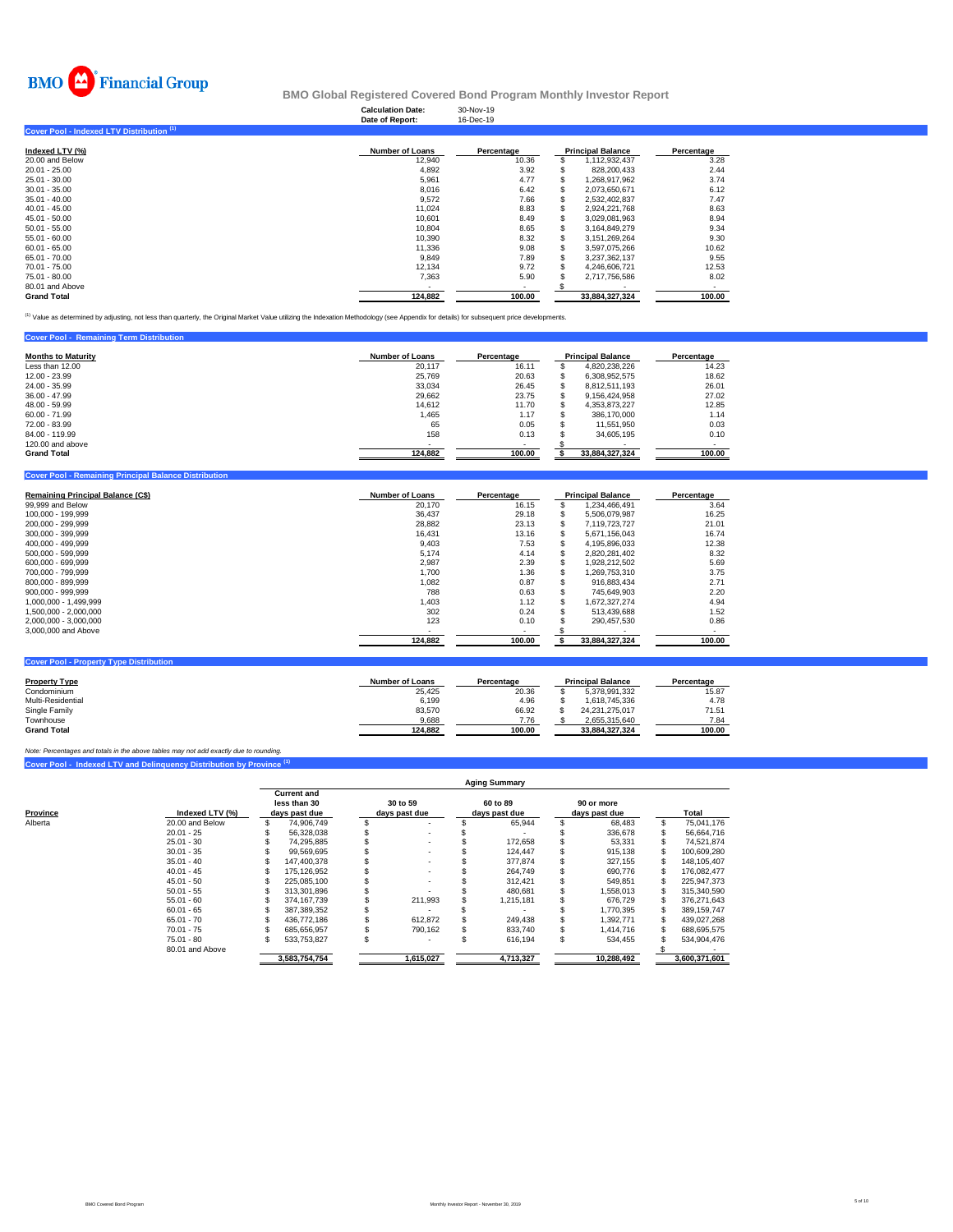

**Calculation Date:** 30-Nov-19 **Date of Report:** 16-Dec-19

|                  |                                 | <b>Aging Summary</b>                   |                                      |                                                |                                  |                                        |  |  |  |  |  |  |
|------------------|---------------------------------|----------------------------------------|--------------------------------------|------------------------------------------------|----------------------------------|----------------------------------------|--|--|--|--|--|--|
|                  |                                 | <b>Current and</b>                     |                                      |                                                |                                  |                                        |  |  |  |  |  |  |
|                  |                                 | less than 30                           | 30 to 59                             | 60 to 89                                       | 90 or more                       |                                        |  |  |  |  |  |  |
| Province         | Indexed LTV (%)                 | days past due                          | days past due                        | days past due                                  | days past due                    | Total                                  |  |  |  |  |  |  |
| British Columbia | 20.00 and Below<br>$20.01 - 25$ | \$<br>326,113,893<br>\$<br>248,209,918 | \$<br>\$                             | \$<br>456,999<br>\$<br>581,172                 | \$<br>428,274<br>\$<br>1,836,408 | \$<br>326,999,166<br>250,627,498<br>\$ |  |  |  |  |  |  |
|                  | $25.01 - 30$                    | \$<br>427,394,210                      | $\ddot{s}$                           | $\ddot{s}$                                     | \$<br>677,903                    | \$<br>428,072,112                      |  |  |  |  |  |  |
|                  | $30.01 - 35$                    | \$<br>696,887,731                      | \$                                   | \$<br>1,436,187                                | \$<br>267,476                    | \$<br>698,591,395                      |  |  |  |  |  |  |
|                  | $35.01 - 40$                    | \$<br>684,450,891                      | \$                                   | \$                                             | \$<br>2,178,494                  | \$<br>686,629,385                      |  |  |  |  |  |  |
|                  | $40.01 - 45$                    | \$<br>595,340,116                      | \$                                   | \$<br>794,391                                  | \$<br>218,645                    | \$<br>596,353,152                      |  |  |  |  |  |  |
|                  | $45.01 - 50$                    | \$<br>523,787,841                      | \$<br>393,213                        | \$<br>395,217                                  | \$<br>441,388                    | \$<br>525,017,658                      |  |  |  |  |  |  |
|                  | $50.01 - 55$                    | \$<br>557.961.459                      | \$                                   | 650,938<br>\$                                  | \$<br>644,876                    | 559.257.272<br>\$                      |  |  |  |  |  |  |
|                  | $55.01 - 60$                    | \$<br>445,367,353                      | \$                                   | \$                                             | \$<br>599,049                    | \$<br>445,966,401                      |  |  |  |  |  |  |
|                  | $60.01 - 65$                    | \$<br>490,592,204                      | \$                                   | \$                                             | \$<br>832,034                    | 491,424,237<br>\$                      |  |  |  |  |  |  |
|                  | $65.01 - 70$<br>$70.01 - 75$    | \$<br>474,700,086<br>\$<br>497,630,808 | \$<br>\$                             | \$<br>\$                                       | \$<br>\$                         | \$<br>474,700,086<br>\$<br>497,630,808 |  |  |  |  |  |  |
|                  | 75.01 - 80                      | \$<br>552,556,233                      | \$<br>380,164                        | \$                                             | \$<br>629,757                    | \$<br>553,566,154                      |  |  |  |  |  |  |
|                  | 80.01 and Above                 |                                        |                                      |                                                |                                  | S                                      |  |  |  |  |  |  |
|                  |                                 | 6,520,992,742                          | 773,376                              | 4.314.903                                      | 8,754,303                        | 6,534,835,325                          |  |  |  |  |  |  |
|                  |                                 |                                        |                                      | <b>Aging Summary</b>                           |                                  |                                        |  |  |  |  |  |  |
|                  |                                 | <b>Current and</b>                     |                                      |                                                |                                  |                                        |  |  |  |  |  |  |
|                  |                                 | less than 30                           | 30 to 59                             | 60 to 89                                       | 90 or more                       |                                        |  |  |  |  |  |  |
| Province         | Indexed LTV (%)                 | days past due                          | days past due                        | days past due                                  | days past due                    | Total                                  |  |  |  |  |  |  |
| Manitoba         | 20.00 and Below                 | \$<br>6,569,987                        | \$                                   | \$                                             | \$                               | \$<br>6,569,987                        |  |  |  |  |  |  |
|                  | $20.01 - 25$                    | \$<br>4,704,837                        | \$                                   | \$                                             | \$                               | \$<br>4,704,837                        |  |  |  |  |  |  |
|                  | $25.01 - 30$                    | \$<br>5,448,460                        | \$                                   | $\ddot{\$}$                                    | \$                               | \$<br>5,448,460                        |  |  |  |  |  |  |
|                  | $30.01 - 35$                    | \$<br>8,795,456                        | \$                                   | \$                                             | \$                               | 8,795,456<br>\$                        |  |  |  |  |  |  |
|                  | $35.01 - 40$                    | \$<br>9,132,105                        | \$                                   | \$                                             | \$                               | \$<br>9,132,105                        |  |  |  |  |  |  |
|                  | $40.01 - 45$                    | \$<br>17,551,953                       | \$                                   | \$                                             | \$                               | \$<br>17,551,953                       |  |  |  |  |  |  |
|                  | $45.01 - 50$                    | \$<br>22,306,162                       | \$                                   | \$                                             | \$<br>212,242                    | \$<br>22,518,403                       |  |  |  |  |  |  |
|                  | $50.01 - 55$                    | \$<br>25,744,707                       | \$                                   | \$                                             | \$<br>61,582                     | \$<br>25,806,289<br>Ŝ                  |  |  |  |  |  |  |
|                  | $55.01 - 60$<br>$60.01 - 65$    | \$<br>26,605,081<br>\$                 | \$                                   | \$<br>226,985                                  | \$<br>63,955<br>\$<br>171,766    | 26,669,037<br>\$                       |  |  |  |  |  |  |
|                  | $65.01 - 70$                    | 41,737,643<br>\$<br>47,100,553         | \$<br>\$                             | \$<br>\$                                       | \$<br>156,260                    | 42,136,393<br>47,256,813<br>S          |  |  |  |  |  |  |
|                  | $70.01 - 75$                    | \$<br>64,020,650                       | S                                    | \$                                             | \$                               | 64,020,650<br>S                        |  |  |  |  |  |  |
|                  | $75.01 - 80$                    | S<br>33,086,471                        | \$                                   | \$<br>210,469                                  | \$                               | Ŝ<br>33,296,940                        |  |  |  |  |  |  |
|                  | 80.01 and Above                 |                                        |                                      |                                                |                                  |                                        |  |  |  |  |  |  |
|                  |                                 | 312,804,065                            |                                      | 437,453                                        | 665,805                          | 313,907,323                            |  |  |  |  |  |  |
|                  |                                 |                                        |                                      | <b>Aging Summary</b>                           |                                  |                                        |  |  |  |  |  |  |
|                  |                                 | <b>Current and</b>                     |                                      |                                                |                                  |                                        |  |  |  |  |  |  |
|                  |                                 |                                        |                                      |                                                |                                  |                                        |  |  |  |  |  |  |
|                  |                                 | less than 30                           | 30 to 59                             | 60 to 89                                       | 90 or more                       |                                        |  |  |  |  |  |  |
| <b>Province</b>  | Indexed LTV (%)                 | days past due                          | days past due                        | days past due                                  | days past due                    | <b>Total</b>                           |  |  |  |  |  |  |
| New Brunswick    | 20.00 and Below                 | \$<br>7,076,559                        | S                                    | s                                              | 19,719<br>\$                     | \$<br>7,096,278                        |  |  |  |  |  |  |
|                  | $20.01 - 25$                    | \$<br>4,031,448                        | \$                                   |                                                | \$<br>70,078                     | \$<br>4,101,526                        |  |  |  |  |  |  |
|                  | $25.01 - 30$                    | \$<br>5,535,727                        | \$                                   |                                                | \$<br>50,197                     | \$<br>5,585,924                        |  |  |  |  |  |  |
|                  | $30.01 - 35$                    | $\hat{\mathbb{S}}$<br>9,355,247        | \$                                   | \$\$                                           | Ś                                | \$<br>9,355,247                        |  |  |  |  |  |  |
|                  | $35.01 - 40$                    | \$<br>17,058,329                       | \$<br>67,527                         | \$                                             | \$                               | \$<br>17,125,856                       |  |  |  |  |  |  |
|                  | $40.01 - 45$                    | \$<br>25,188,133                       | \$                                   | \$                                             | \$<br>54,733                     | S<br>25,242,866                        |  |  |  |  |  |  |
|                  | $45.01 - 50$                    | \$<br>23,516,204                       | \$                                   | \$<br>43,219                                   | \$<br>58,780                     | \$<br>23,618,203                       |  |  |  |  |  |  |
|                  | $50.01 - 55$                    | \$<br>21,243,814                       | \$                                   | \$                                             | \$<br>106,389                    | 21,350,203<br>\$                       |  |  |  |  |  |  |
|                  | $55.01 - 60$                    | \$<br>20,590,562                       | \$                                   | 126,642<br>\$                                  | \$                               | 20,717,204<br>S                        |  |  |  |  |  |  |
|                  | $60.01 - 65$                    | \$<br>30,505,316                       | \$                                   | \$<br>84,695                                   | \$<br>80,376                     | \$<br>30,670,388                       |  |  |  |  |  |  |
|                  | $65.01 - 70$<br>$70.01 - 75$    | \$<br>26,246,479<br>\$<br>34,237,837   | \$<br>\$                             | \$<br>\$                                       | \$<br>\$<br>71,079               | \$<br>26,246,479<br>Ŝ<br>34,308,916    |  |  |  |  |  |  |
|                  | $75.01 - 80$                    | S<br>23,580,120                        | \$                                   | \$                                             | \$                               | Ŝ<br>23,580,120                        |  |  |  |  |  |  |
|                  | 80.01 and Above                 |                                        |                                      |                                                |                                  |                                        |  |  |  |  |  |  |
|                  |                                 | 248, 165, 776                          | 67,527                               | 254,556                                        | 511,352                          | 248,999,211                            |  |  |  |  |  |  |
|                  |                                 |                                        |                                      | <b>Aging Summary</b>                           |                                  |                                        |  |  |  |  |  |  |
|                  |                                 | <b>Current and</b>                     |                                      |                                                |                                  |                                        |  |  |  |  |  |  |
|                  |                                 | less than 30                           | 30 to 59                             | 60 to 89                                       | 90 or more                       |                                        |  |  |  |  |  |  |
| Province         | Indexed LTV (%)                 | days past due                          | days past due                        | days past due                                  | days past due                    | Total                                  |  |  |  |  |  |  |
| Newfoundland     | 20.00 and Below                 | \$<br>9,029,443                        | \$<br>33,424                         | \$<br>279,782                                  | \$<br>102,854                    | \$<br>9,445,504                        |  |  |  |  |  |  |
|                  | $20.01 - 25$                    | \$<br>7,629,385                        | \$<br>$\overline{\phantom{a}}$       | \$                                             | 91,520<br>\$                     | 7,720,906<br>\$                        |  |  |  |  |  |  |
|                  | $25.01 - 30$<br>$30.01 - 35$    | \$<br>11,864,667<br>\$<br>18,645,180   | \$<br>\$<br>$\overline{\phantom{a}}$ | \$<br>92,584<br>\$<br>$\overline{\phantom{a}}$ | \$<br>\$<br>55,188               | \$<br>11,957,251<br>s<br>18,700,368    |  |  |  |  |  |  |
|                  | $35.01 - 40$                    | \$<br>30,573,651                       | \$                                   | \$                                             | \$<br>167,189                    | \$<br>30,740,840                       |  |  |  |  |  |  |
|                  | $40.01 - 45$                    | 63,449,148                             | \$<br>217,207                        | \$<br>869,062                                  | 457,875                          | \$<br>64,993,292                       |  |  |  |  |  |  |
|                  | $45.01 - 50$                    | \$<br>\$<br>73,939,681                 | \$                                   | \$<br>1,546,926                                | \$<br>2,312,632                  | \$<br>77,799,238                       |  |  |  |  |  |  |
|                  | $50.01 - 55$                    | \$<br>57,329,733                       | \$<br>116,855                        | \$<br>150,585                                  | \$<br>283,651                    | \$<br>57,880,824                       |  |  |  |  |  |  |
|                  | $55.01 - 60$                    | \$<br>47,069,242                       | \$<br>213,123                        | $\mathbb S$<br>77,680                          | \$<br>228,955                    | Ś.<br>47,588,999                       |  |  |  |  |  |  |
|                  | $60.01 - 65$                    | \$<br>56,389,089                       | \$                                   | \$<br>149,444                                  | \$                               | 56,538,534<br>S                        |  |  |  |  |  |  |
|                  | $65.01 - 70$                    | \$<br>43,107,834                       | \$                                   | \$                                             | \$<br>645,765                    | \$<br>43,753,600                       |  |  |  |  |  |  |
|                  | $70.01 - 75$                    | \$<br>62,382,519                       | \$                                   | \$                                             | \$<br>800,899                    | \$<br>63,183,418                       |  |  |  |  |  |  |
|                  | $75.01 - 80$                    | S<br>45,798,062                        | \$                                   | \$                                             | \$                               | \$.<br>45,798,062                      |  |  |  |  |  |  |
|                  | 80.01 and Above                 | 527,207,634                            | 580,610                              | 3,166,064                                      | 5,146,528                        | 536,100,835                            |  |  |  |  |  |  |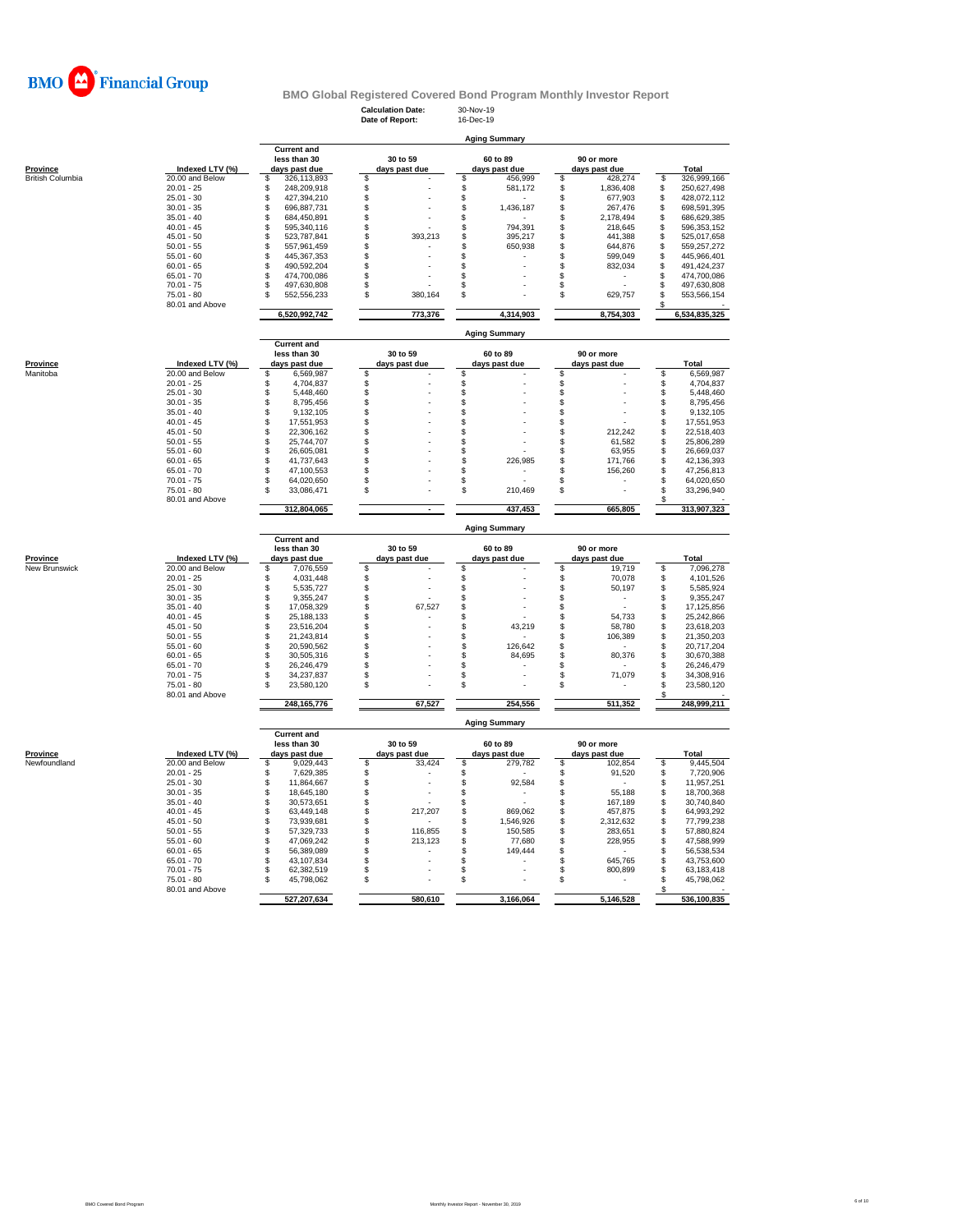

|                                          |                                    |                                      | <b>Calculation Date:</b><br>Date of Report: | 30-Nov-19<br>16-Dec-19<br><b>Aging Summary</b> |                                  |                                      |
|------------------------------------------|------------------------------------|--------------------------------------|---------------------------------------------|------------------------------------------------|----------------------------------|--------------------------------------|
|                                          |                                    | <b>Current and</b><br>less than 30   | 30 to 59                                    | 60 to 89                                       | 90 or more                       |                                      |
| <b>Province</b><br>Northwest Territories | Indexed LTV (%)<br>20.00 and Below | days past due<br>\$.<br>1,317,531    | days past due<br>\$                         | days past due<br>\$                            | days past due<br>\$              | <b>Total</b><br>\$<br>1,317,531      |
|                                          | $20.01 - 25$                       | \$<br>639,037                        | \$                                          | \$                                             | \$                               | \$<br>639,037                        |
|                                          | $25.01 - 30$                       | \$<br>638,715                        | $\ddot{\text{s}}$                           | \$                                             | \$                               | \$<br>638,715                        |
|                                          | $30.01 - 35$                       | \$<br>1,912,339                      | \$                                          | \$                                             | \$                               | \$<br>1,912,339                      |
|                                          | $35.01 - 40$                       | \$<br>2,784,392                      | \$                                          | \$                                             | \$                               | \$<br>2,784,392                      |
|                                          | $40.01 - 45$                       | \$<br>2,556,847                      | \$                                          | \$                                             | \$                               | \$<br>2,556,847                      |
|                                          | $45.01 - 50$                       | \$<br>2,216,905                      | \$                                          | S                                              | \$                               | \$<br>2,216,905                      |
|                                          | $50.01 - 55$                       | \$<br>702,797                        | \$                                          | S                                              | \$                               | \$<br>702,797                        |
|                                          | $55.01 - 60$                       | \$<br>1,493,825                      | \$                                          | \$                                             | \$                               | \$<br>1,493,825                      |
|                                          | $60.01 - 65$                       | \$<br>870,572                        | \$                                          | \$                                             | \$                               | \$<br>870,572                        |
|                                          | $65.01 - 70$<br>$70.01 - 75$       | \$<br>779,493<br>3.491.557           | \$<br>S                                     | S                                              | \$<br>\$                         | \$<br>779,493<br>3,491,557           |
|                                          | $75.01 - 80$                       | \$<br>\$<br>2,054,719                | \$                                          | \$<br>\$                                       | \$                               | \$<br>\$<br>2,054,719                |
|                                          | 80.01 and Above                    |                                      |                                             |                                                |                                  | S                                    |
|                                          |                                    | \$<br>21,458,730                     | \$                                          | \$                                             | \$                               | 21,458,730<br>s                      |
|                                          |                                    | <b>Current and</b>                   |                                             | <b>Aging Summary</b>                           |                                  |                                      |
|                                          |                                    | less than 30                         | 30 to 59                                    | 60 to 89                                       | 90 or more                       |                                      |
| Province                                 | Indexed LTV (%)                    | days past due                        | days past due                               | days past due                                  | days past due                    | Total                                |
| Nova Scotia                              | 20.00 and Below                    | \$<br>12,871,993                     | S                                           | \$                                             | \$                               | \$<br>12,871,993                     |
|                                          | $20.01 - 25$                       | \$<br>10,511,416                     | \$                                          | S<br>56,749                                    | \$                               | \$<br>10,568,165                     |
|                                          | $25.01 - 30$                       | \$<br>12,020,700                     | \$                                          | \$                                             | \$                               | \$<br>12,020,700                     |
|                                          | $30.01 - 35$                       | \$<br>14.602.786                     | \$                                          | \$                                             | \$                               | \$<br>14.602.786                     |
|                                          | $35.01 - 40$                       | \$<br>26,141,049                     | \$                                          | \$                                             | \$<br>601,518                    | \$<br>26,742,568                     |
|                                          | $40.01 - 45$                       | \$<br>41,167,267                     | \$                                          | \$<br>36,085                                   | \$<br>164,658                    | \$<br>41,368,010                     |
|                                          | $45.01 - 50$                       | \$<br>49,480,253                     | \$                                          | \$                                             | \$                               | \$<br>49,480,253                     |
|                                          | $50.01 - 55$                       | \$<br>76,740,035                     | \$                                          | \$<br>352,934                                  | \$<br>561,976                    | \$<br>77,654,945                     |
|                                          | $55.01 - 60$                       | \$<br>82,603,702                     | \$                                          | \$<br>270,158                                  | \$<br>92,479                     | \$<br>82,966,339                     |
|                                          | $60.01 - 65$<br>$65.01 - 70$       | \$<br>94,109,589<br>\$<br>91,777,313 | \$<br>\$                                    | \$<br>\$                                       | \$<br>\$                         | \$<br>94,109,589<br>\$<br>91,777,313 |
|                                          | $70.01 - 75$                       | \$<br>82,768,409                     | \$.                                         | \$                                             | \$                               | \$<br>82.768.409                     |
|                                          | $75.01 - 80$                       | Ŝ<br>25,092,218                      | \$                                          | \$                                             | \$                               | Ŝ<br>25,092,218                      |
|                                          | 80.01 and Above                    |                                      |                                             |                                                |                                  |                                      |
|                                          |                                    | 619,886,732                          |                                             | 715.925                                        | 1.420.632                        | 622,023,289                          |
|                                          |                                    | <b>Current and</b>                   |                                             | <b>Aging Summary</b>                           |                                  |                                      |
|                                          |                                    | less than 30                         | 30 to 59                                    | 60 to 89                                       | 90 or more                       |                                      |
|                                          |                                    |                                      |                                             |                                                |                                  |                                      |
| Province<br>Nunavut                      | Indexed LTV (%)<br>20.00 and Below | days past due<br>\$                  | days past due<br>S                          | days past due<br>\$                            | days past due<br>\$              | Total<br>\$                          |
|                                          | $20.01 - 25$                       | \$                                   | \$                                          | \$                                             | \$                               | \$                                   |
|                                          | $25.01 - 30$                       | \$                                   | \$                                          | \$                                             | \$                               | \$                                   |
|                                          | $30.01 - 35$                       | \$                                   | \$                                          | \$                                             | \$                               | \$                                   |
|                                          | $35.01 - 40$                       | \$                                   | \$                                          | \$                                             | \$                               | Ś                                    |
|                                          | $40.01 - 45$                       | \$                                   | \$                                          | S                                              | \$                               | s                                    |
|                                          | $45.01 - 50$                       | \$                                   | \$                                          | S                                              | \$                               | Ś                                    |
|                                          | $50.01 - 55$                       | \$                                   | \$                                          | S                                              | \$                               | \$                                   |
|                                          | $55.01 - 60$                       | \$                                   | \$                                          | \$                                             | \$                               | Ś                                    |
|                                          | $60.01 - 65$                       | \$                                   | \$                                          | \$                                             | \$                               | Ś                                    |
|                                          | $65.01 - 70$                       | \$<br>\$                             | \$                                          | \$<br>\$                                       | \$<br>\$                         | Ś<br>\$                              |
|                                          | $70.01 - 75$<br>$75.01 - 80$       | \$                                   | \$<br>\$                                    | \$                                             | \$                               | \$                                   |
|                                          | 80.01 and Above                    | \$                                   | S                                           | S                                              | \$                               | \$                                   |
|                                          |                                    | s                                    | \$                                          |                                                | s                                |                                      |
|                                          |                                    |                                      |                                             | <b>Aging Summary</b>                           |                                  |                                      |
|                                          |                                    | <b>Current and</b><br>less than 30   | 30 to 59                                    | 60 to 89                                       | 90 or more                       |                                      |
| Province                                 | Indexed LTV (%)                    | days past due                        | days past due                               | days past due                                  | days past due                    | <b>Total</b>                         |
| Ontario                                  | 20.00 and Below                    | \$<br>563,692,332                    | 220<br>\$.                                  | \$<br>1,474,662                                | \$<br>113,975                    | 565,281,189<br>\$                    |
|                                          | $20.01 - 25$                       | \$<br>417,900,231                    | \$                                          | \$<br>80,159                                   | \$<br>423,910                    | \$<br>418,404,301                    |
|                                          | $25.01 - 30$                       | \$<br>631,511,294                    | \$<br>225,332                               | \$<br>257,007                                  | \$<br>520,656                    | \$<br>632,514,289                    |
|                                          | $30.01 - 35$                       | \$<br>1,076,850,883                  | \$<br>1,420,949                             | \$<br>199,686                                  | \$<br>162.549                    | 1,078,634,067<br>\$                  |
|                                          | $35.01 - 40$                       | \$<br>1,380,700,606                  | \$                                          | \$<br>638,554                                  | \$<br>1,233,171                  | \$<br>1,382,572,331                  |
|                                          | $40.01 - 45$                       | \$<br>1,620,652,952                  | \$<br>93,360                                | \$<br>1,273,157                                | \$<br>2,800,647                  | S<br>1,624,820,116                   |
|                                          | $45.01 - 50$                       | \$<br>1.651.622.092                  | \$<br>152,633                               | \$<br>2,221,701                                | $$\mathbb{S}$$<br>847.034        | \$<br>1,654,843,460                  |
|                                          | $50.01 - 55$                       | \$<br>1,582,693,429<br>\$            | \$<br>1,358,755                             | \$<br>868,219<br>\$                            | \$<br>1,191,169                  | \$<br>1,586,111,572<br>\$            |
|                                          | $55.01 - 60$<br>$60.01 - 65$       | 1,584,112,417<br>1,826,988,819<br>\$ | \$<br>1,464,509                             | 1,971,678<br>521,692                           | \$<br>1,758,129<br>\$<br>675,573 | 1,587,842,224<br>\$                  |
|                                          | $65.01 - 70$                       | 1,490,712,555<br>\$                  | \$<br>\$<br>1,297,688                       | \$<br>\$                                       | \$<br>3,523,557                  | 1,829,650,593<br>1,495,533,800<br>\$ |
|                                          | $70.01 - 75$                       | S<br>2,216,257,382                   | \$<br>327,283                               | \$<br>2,179,972                                | \$<br>894,819                    | \$<br>2,219,659,456                  |
|                                          | $75.01 - 80$                       | 1,255,956,844<br>\$                  | \$                                          | \$<br>508,920                                  | \$                               | \$<br>1,256,465,763                  |
|                                          | 80.01 and Above                    | 17,299,651,837                       | 6,340,729                                   | 12,195,405                                     | 14, 145, 189                     | \$<br>17,332,333,160                 |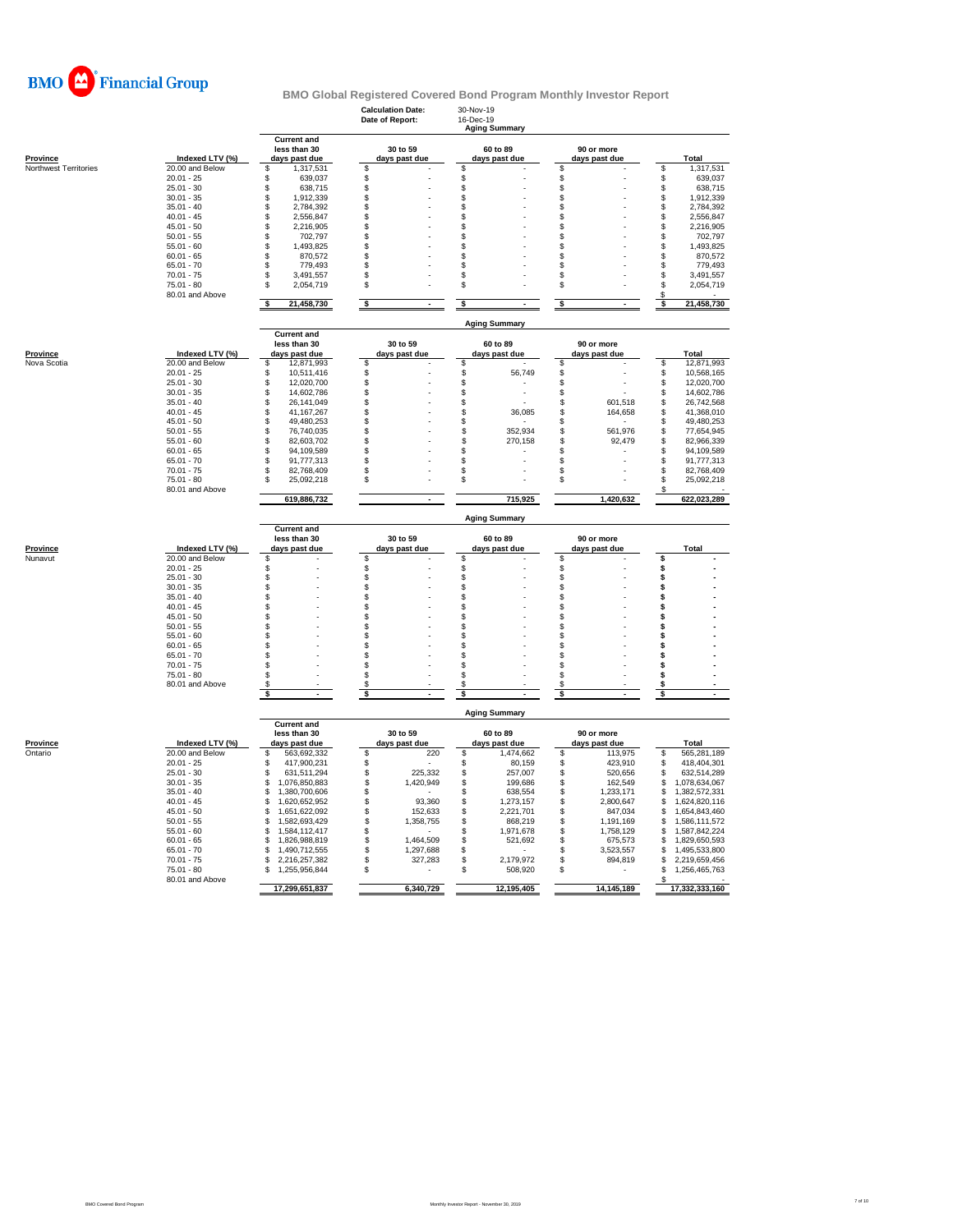

|                      |                                 |                                                     | <b>Calculation Date:</b><br>Date of Report: | 30-Nov-19<br>16-Dec-19<br><b>Aging Summary</b> |                                    |               |                            |
|----------------------|---------------------------------|-----------------------------------------------------|---------------------------------------------|------------------------------------------------|------------------------------------|---------------|----------------------------|
| <b>Province</b>      | Indexed LTV (%)                 | <b>Current and</b><br>less than 30<br>days past due | 30 to 59<br>days past due                   | 60 to 89<br>days past due                      | 90 or more<br>days past due        |               | Total                      |
| Prince Edward Island | 20.00 and Below                 | 2,277,082<br>\$                                     | \$                                          | \$                                             | \$                                 | \$            | 2,277,082                  |
|                      | $20.01 - 25$                    | Ŝ<br>1,241,517                                      | \$                                          | \$                                             | \$                                 | \$            | 1,241,517                  |
|                      | $25.01 - 30$                    | \$<br>2,157,604                                     | \$                                          | \$                                             | \$                                 | \$            | 2,157,604                  |
|                      | $30.01 - 35$                    | \$<br>3,696,861                                     | \$                                          | \$                                             | \$                                 | \$            | 3,696,861                  |
|                      | $35.01 - 40$                    | \$<br>5,521,965                                     | \$                                          | \$                                             | \$                                 | $\mathsf{\$}$ | 5,521,965                  |
|                      | $40.01 - 45$                    | 8,440,500<br>\$                                     | \$                                          | \$                                             | \$                                 | \$            | 8,440,500                  |
|                      | $45.01 - 50$                    | \$<br>6,698,751                                     | \$                                          | \$                                             | \$                                 | \$            | 6,698,751                  |
|                      | $50.01 - 55$                    | \$<br>5,120,752                                     | \$                                          | \$                                             | \$                                 | \$            | 5,120,752                  |
|                      | $55.01 - 60$                    | \$<br>8,926,258                                     | \$                                          | \$                                             | \$                                 | \$            | 8,926,258                  |
|                      | $60.01 - 65$                    | \$<br>9,935,809                                     | \$                                          | \$                                             | \$                                 | \$            | 9,935,809                  |
|                      | $65.01 - 70$                    | \$<br>10,445,281                                    | \$                                          | \$                                             | \$                                 | $\mathbb{S}$  | 10,445,281                 |
|                      | $70.01 - 75$                    | S<br>16,060,826                                     | \$                                          | \$                                             | \$                                 | \$            | 16,060,826                 |
|                      | $75.01 - 80$<br>80.01 and Above | \$<br>13,104,699                                    | \$                                          | \$                                             | \$                                 | \$<br>\$      | 13,104,699                 |
|                      |                                 | 93,627,905                                          | $\overline{a}$                              |                                                | ä,                                 |               | 93.627.905                 |
|                      |                                 | <b>Current and</b>                                  |                                             | <b>Aging Summary</b>                           |                                    |               |                            |
| <b>Province</b>      | Indexed LTV (%)                 | less than 30<br>days past due                       | 30 to 59<br>days past due                   | 60 to 89<br>days past due                      | 90 or more<br>days past due        |               | Total                      |
| Quebec               | 20.00 and Below                 | \$<br>91,642,943                                    | \$<br>62,183                                | 111,741<br>S                                   | \$<br>188,930                      | \$            | 92,005,798                 |
|                      | $20.01 - 25$                    | 62,699,878<br>\$                                    | \$                                          | \$                                             | 296,134<br>\$                      | \$            | 62,996,012                 |
|                      | $25.01 - 30$                    | \$<br>83,363,120                                    | \$                                          | \$                                             | \$<br>146,183                      | \$            | 83,509,303                 |
|                      | $30.01 - 35$                    | 118,191,067<br>\$                                   | \$<br>136,758                               | 132,955<br>\$                                  | 32,026<br>\$                       | \$            | 118,492,806                |
|                      | $35.01 - 40$                    | \$<br>174,787,585                                   | \$                                          | \$<br>260,327                                  | \$<br>568,459                      | \$            | 175,616,370                |
|                      | $40.01 - 45$                    | \$<br>303,013,093                                   | \$<br>123,953                               | \$<br>510,026                                  | \$<br>162,126                      | \$            | 303,809,198                |
|                      | $45.01 - 50$                    | 391,440,079<br>\$                                   | \$<br>626,568                               | \$                                             | \$<br>717,717                      | \$            | 392,784,365                |
|                      | $50.01 - 55$                    | \$<br>463,143,691                                   | \$<br>108,917                               | \$<br>387,216                                  | \$<br>1,537,880                    | \$            | 465, 177, 704              |
|                      | $55.01 - 60$<br>$60.01 - 65$    | \$<br>510,413,670<br>604.793.644                    | \$<br>283,792                               | \$<br>508,940                                  | \$<br>2,726,847                    | £.            | 513,933,249                |
|                      | $65.01 - 70$                    | \$<br>\$<br>572,037,973                             | \$<br>\$                                    | \$<br>234,481<br>\$<br>239,951                 | \$<br>1,445,754<br>\$<br>1,163,978 | \$<br>\$      | 606,473,880<br>573,441,901 |
|                      | $70.01 - 75$                    | \$<br>524,330,136                                   | \$                                          | \$                                             | \$<br>158,389                      | \$            | 524,488,524                |
|                      | $75.01 - 80$                    | 191,944,023<br>\$                                   | \$                                          | \$.                                            | \$<br>1,703,221                    | S             | 193,647,243                |
|                      | 80.01 and Above                 |                                                     |                                             |                                                |                                    |               |                            |
|                      |                                 |                                                     |                                             |                                                |                                    |               |                            |
|                      |                                 | 4,091,800,902                                       | 1,342,171                                   | 2,385,635                                      | 10,847,644                         |               | 4,106,376,353              |
|                      |                                 | <b>Current and</b>                                  |                                             | <b>Aging Summary</b>                           |                                    |               |                            |
|                      |                                 | less than 30                                        | 30 to 59                                    | 60 to 89                                       | 90 or more                         |               |                            |
| <b>Province</b>      | Indexed LTV (%)                 | days past due                                       | days past due                               | days past due                                  | days past due                      |               | Total                      |
| Saskatchewan         | 20.00 and Below                 | Ŝ<br>13,166,500                                     | \$                                          | \$                                             | \$                                 | \$            | 13,166,500                 |
|                      | $20.01 - 25$                    | 9,014,764<br>S                                      | \$                                          | \$                                             | \$                                 | \$            | 9,014,764                  |
|                      | $25.01 - 30$                    | \$<br>10,690,389                                    | \$                                          | \$                                             | \$                                 | S             | 10,690,389                 |
|                      | $30.01 - 35$                    | \$<br>19,100,478                                    | \$                                          | \$                                             | \$<br>123,133                      | \$            | 19,223,611                 |
|                      | $35.01 - 40$                    | \$<br>45,119,387                                    | \$                                          | \$<br>\$                                       | \$<br>372,452                      | \$            | 45,491,839                 |
|                      | $40.01 - 45$<br>$45.01 - 50$    | \$<br>60,792,440<br>\$<br>45,967,221                | \$<br>\$                                    | \$                                             | \$<br>\$<br>95,154                 | \$<br>S       | 60,792,440<br>46,062,374   |
|                      | $50.01 - 55$                    | \$<br>48,274,719                                    | \$                                          | \$                                             | \$<br>409,542                      | \$            | 48,684,261                 |
|                      | $55.01 - 60$                    | \$<br>37,023,689                                    | \$                                          | \$                                             | \$                                 | S             | 37,023,689                 |
|                      | $60.01 - 65$                    | \$<br>44,609,302                                    | \$                                          | £.                                             | \$<br>396,897                      | \$            | 45,006,199                 |
|                      | $65.01 - 70$                    | 32,771,990<br>\$                                    | \$                                          | \$                                             | \$<br>224,179                      | \$            | 32,996,169                 |
|                      | $70.01 - 75$                    | \$<br>49,976,762                                    | \$                                          | \$                                             | \$                                 | \$            | 49,976,762                 |
|                      | $75.01 - 80$<br>80.01 and Above | s<br>31,798,853                                     | \$                                          | \$                                             | \$                                 | \$<br>\$      | 31,798,853                 |
|                      |                                 | 448,306,494                                         |                                             |                                                | 1,621,357                          |               | 449,927,850                |
|                      |                                 | <b>Current and</b>                                  |                                             | <b>Aging Summary</b>                           |                                    |               |                            |
|                      |                                 | less than 30                                        | 30 to 59                                    | 60 to 89                                       | 90 or more                         |               |                            |
| Province             | Indexed LTV (%)                 | days past due                                       | days past due                               | days past due                                  | days past due                      |               | <b>Total</b>               |
| Yukon Territories    | 20.00 and Below                 | $\mathbf{s}$<br>860,234                             | \$                                          | \$                                             | \$                                 | \$            | 860,234                    |
|                      | $20.01 - 25$                    | S<br>1,517,155                                      | \$                                          | \$                                             | \$                                 | \$            | 1,517,155                  |
|                      | $25.01 - 30$                    | \$<br>1,801,341                                     | \$                                          | \$                                             | \$                                 | \$            | 1,801,341                  |
|                      | $30.01 - 35$                    | \$<br>1,036,455                                     | \$                                          | \$                                             | \$                                 | \$            | 1,036,455                  |
|                      | $35.01 - 40$                    | \$<br>1,939,777                                     | \$                                          | \$                                             | \$                                 | \$            | 1,939,777                  |
|                      | $40.01 - 45$                    | \$<br>2,210,917                                     | \$                                          | \$                                             | \$                                 | \$            | 2,210,917                  |
|                      | $45.01 - 50$                    | \$<br>2,094,979                                     | \$                                          | \$                                             | \$                                 | \$            | 2,094,979                  |
|                      | $50.01 - 55$                    | \$<br>1,762,070                                     | \$                                          | \$                                             | \$                                 | \$            | 1,762,070                  |
|                      | $55.01 - 60$                    | \$<br>1,870,395                                     | \$                                          | \$                                             | \$                                 | \$            | 1,870,395                  |
|                      | $60.01 - 65$                    | \$<br>1,099,324                                     | \$                                          | \$                                             | \$                                 | \$            | 1,099,324                  |
|                      | $65.01 - 70$                    | 1,403,934<br>\$                                     | \$                                          | \$                                             | \$                                 | \$            | 1,403,934                  |
|                      | $70.01 - 75$                    | \$<br>2,321,821                                     | \$                                          | \$                                             | \$                                 | \$            | 2,321,821                  |
|                      | $75.01 - 80$<br>80.01 and Above | 4,447,339<br>S<br>\$                                | \$<br>\$                                    | \$<br>\$                                       | \$<br>\$                           | \$<br>\$      | 4,447,339                  |

<sup>(1)</sup> Value as determined by adjusting, not less than quarterly, the Original Market Value utilizing the Indexation Methodology (see Appendix for details) for subsequent price developments.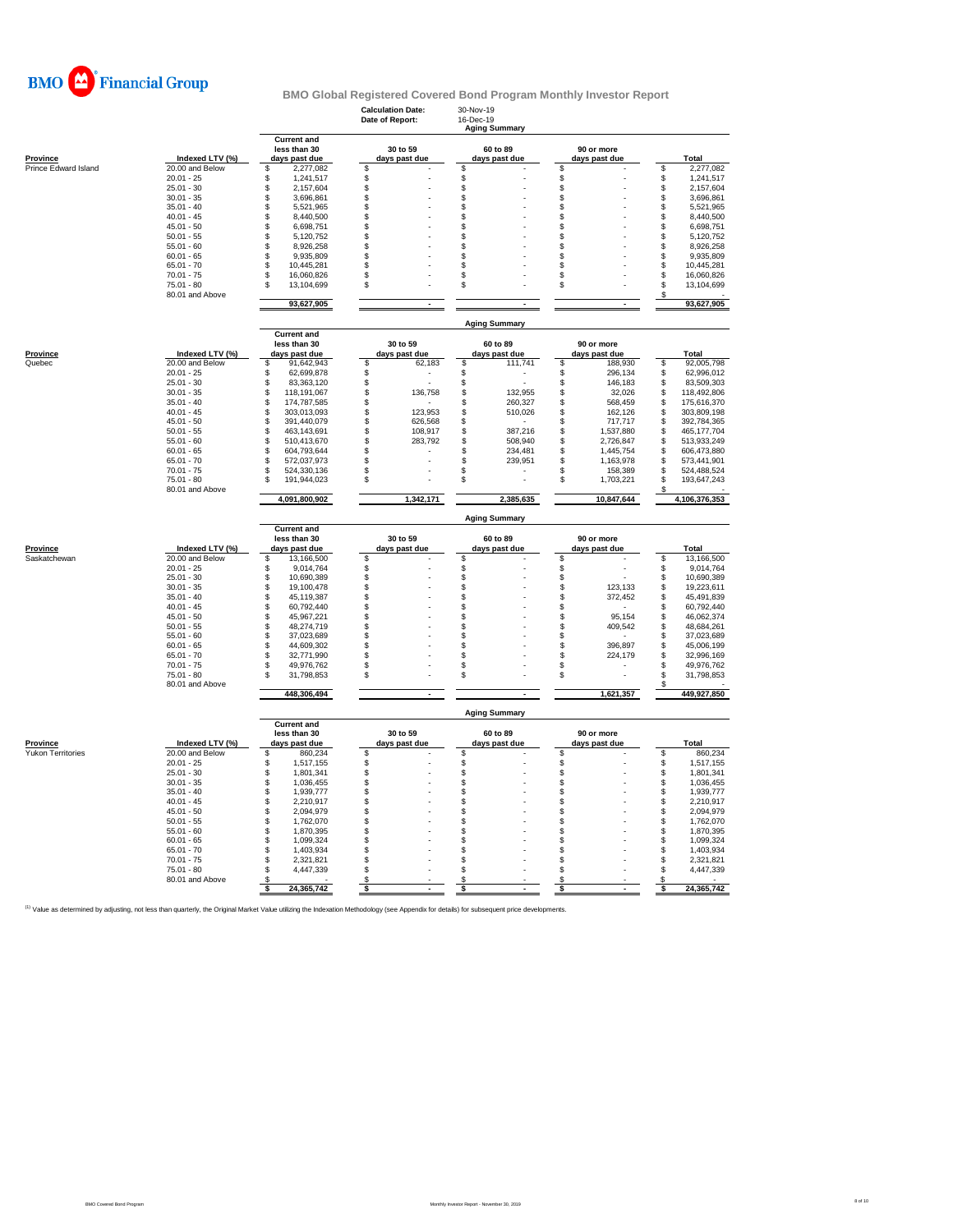

**Calculation Date:** 30-Nov-19 **Date of Report:** 16-Dec-19

**Cover Pool - Current LTV Distribution by Credit Score (1)** 

|                 | <b>Credit Scores</b> |                   |  |             |  |             |  |               |  |               |  |               |  |                |                |
|-----------------|----------------------|-------------------|--|-------------|--|-------------|--|---------------|--|---------------|--|---------------|--|----------------|----------------|
| Indexed LTV (%) |                      | Score Unavailable |  | < 600       |  | 600 - 650   |  | 651 - 700     |  | 701 - 750     |  | 751 - 800     |  | >800           | Total          |
| 20.00 and Below |                      | 16,777,715        |  | 8.984.706   |  | 19.379.879  |  | 46.737.301    |  | 107.244.718   |  | 148.395.430   |  | 765.412.688    | 1.112.932.437  |
| $20.01 - 25$    |                      | 11.361.386        |  | 9.312.361   |  | 14.766.356  |  | 34,100,410    |  | 95.470.353    |  | 116.200.791   |  | 546.988.777    | 828.200.433    |
| $25.01 - 30$    |                      | 10.031.942        |  | 11.910.720  |  | 21.539.250  |  | 64.772.556    |  | 154.255.862   |  | 206.513.857   |  | 799.893.775    | 1.268.917.962  |
| $30.01 - 35$    |                      | 11.789.116        |  | 21,021,902  |  | 56,821,462  |  | 138,754,363   |  | 287,913,067   |  | 372.646.611   |  | 1,184,704,151  | 2,073,650,671  |
| $35.01 - 40$    |                      | 8.382.597         |  | 37.066.631  |  | 69.549.327  |  | 169.295.643   |  | 324.233.340   |  | 464.486.406   |  | 1,459,388,892  | 2,532,402,837  |
| $40.01 - 45$    |                      | 6.278.682         |  | 38.829.494  |  | 96.779.678  |  | 211.840.142   |  | 435.629.347   |  | 552.075.551   |  | 1.582.788.874  | 2.924.221.768  |
| $45.01 - 50$    |                      | 18.978.211        |  | 45.843.394  |  | 95.190.363  |  | 233.270.427   |  | 420.549.676   |  | 589.480.788   |  | 1.625.769.104  | 3.029.081.963  |
| $50.01 - 55$    |                      | 21.475.901        |  | 49.741.035  |  | 96.823.573  |  | 243.575.275   |  | 433.164.870   |  | 604.033.346   |  | 1.716.035.278  | 3.164.849.279  |
| $55.01 - 60$    |                      | 26.424.653        |  | 41.692.385  |  | 102.118.910 |  | 275.144.826   |  | 457.767.264   |  | 629.560.674   |  | 1,618,560,552  | 3.151.269.264  |
| $60.01 - 65$    |                      | 45.673.041        |  | 47.492.373  |  | 110.588.313 |  | 290.182.783   |  | 566.893.503   |  | 683.096.736   |  | 1.853.148.517  | 3.597.075.266  |
| $65.01 - 70$    |                      | 37.121.410        |  | 40.763.333  |  | 94.102.619  |  | 288.350.454   |  | 514.852.774   |  | 620.254.773   |  | 1.641.916.774  | 3.237.362.137  |
| $70.01 - 75$    |                      | 13.623.288        |  | 42.917.753  |  | 91.789.257  |  | 368.299.834   |  | 684.671.353   |  | 913.227.788   |  | 2.132.077.449  | 4.246.606.721  |
| $75.01 - 80$    |                      | 1.700.571         |  | 17.583.994  |  | 41.610.059  |  | 253,256,158   |  | 524.633.753   |  | 573.371.539   |  | 1,305,600,513  | 2,717,756,586  |
| 80.01 and Above |                      |                   |  |             |  |             |  |               |  |               |  |               |  |                |                |
|                 |                      | 229.618.515       |  | 413.160.080 |  | 911.059.045 |  | 2.617.580.172 |  | 5.007.279.880 |  | 6.473.344.290 |  | 18.232.285.342 | 33.884.327.324 |

<sup>(1)</sup> Value as determined by adjusting, not less than quarterly, the Original Market Value utilizing the Indexation Methodology (see Appendix for details) for subsequent price developments